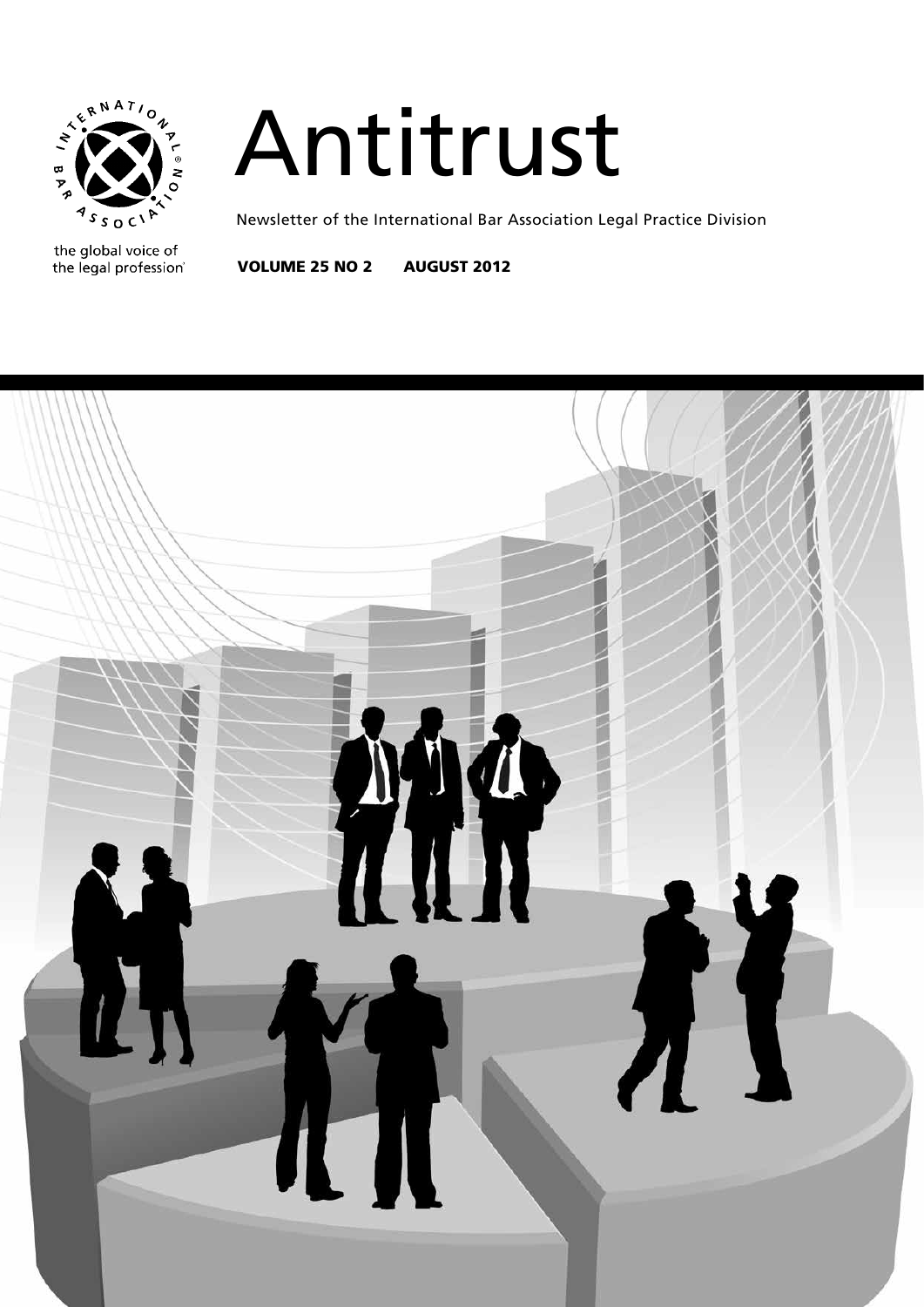

#### **Czech Republic**

the urgency and seriousness that would be applied after the formal opening of the proceedings. The responses to such requests are more often than not delegated to lower/ medium management levels (eg, sales managers), are not particularly coordinated and are not thoroughly checked by the in-house counsel. As a result, the Agency's real concerns are often misunderstood and the Agency generally receives raw, not systematised data (or requested documents) accompanied by summary explanations prepared by the employees of the relevant department within the company (eg, procurement, sales, etc). Due to the rather low level of 'competition law awareness', these additional statements may do more harm as they could contain various selfincriminating statements and disclosures.

However, NG decided to pursue a different approach, immediately setting up a team involving both the top management and in-house as well as external counsel with expertise in competition law. The main task of this team was to create and maintain a single point of contact and to coordinate all communication with the Agency. Through several rounds of the Agency's subpoenas, all submissions and responses were thoroughly scrutinised and substantiated from a legal perspective, not only taking into account the Agency's immediate questions but also

anticipating possible concerns falling outside the initial scope of the investigation (eg, with respect to related markets in which NG might have been active or even with respect to NG's affiliated companies). Such a holistic approach was of special importance since NG and its affiliated companies were enjoying dominant positions in many competitively sensitive energy markets and were targets of several proceedings driven by the Agency.

As a result, NG managed to present its position to the Agency in a clear and legally well-reasoned way, thus avoiding the traps of self-incrimination and eventually succeeding in arguing that allegedly suspicious business practices had not been contrary to the provisions of the Act. The Agency's decision rejecting the complaint (especially taking into account that the complaint had been submitted by the Croatian Chamber of Economy) clearly shows how important it is to engage with legal arguments at a very early stage of any Agency's proceedings and to involve top people and legal advisors. It may also show that the substantiated dialogue with the Agency might be more efficient in this 'informal' pre-investigation phase than in the later phase where the undertaking would face an uphill struggle with the case files already having been built up and the Agency's factual and legal conclusions potentially already having been reached.

## Leniency policy becomes law – minor additional changes

**THE CENT SET SOFT SET SOFT ASSESS SERVIDE A SET AN AMONG THE ANN APPROX A SET AND THE ANTITED AS 2007 and the Antitrust as soft law as early as 2007 and the Antitrust** he Czech Republic already has several years of experience with a modern leniency policy. A first leniency programme was published Office (the 'Office') has so far kept its selfcommitment in all known cases. Since then, it has been put into application in various cases, even though sceptics point to the fact that most (maybe even all) applications were related to antitrust proceedings going on at the EU level (relating to cartels before EU accession in 2004) or other international cartel investigations with potential Czech applications, and it basically saved some

cartellists some money and the Antitrust Office some work, but it did not bring completely unknown cartels to light.

One of the major problems in advising in leniency programmes in a purely Czech context is that certain horizontal cartels were criminalised in 2010 meaning that an attorney advising their client to file a leniency application would expose the client's management or employees to criminal proceedings. The state prosecutor stated in 2007 that he would consider participation of the employer in a leniency application as mitigating fact, but nevertheless this has no real influence

### **Czech Republic**

#### **Arthur Braun**

bpv Braun Partners, Prague arthur.braun@ bpv-bp.com